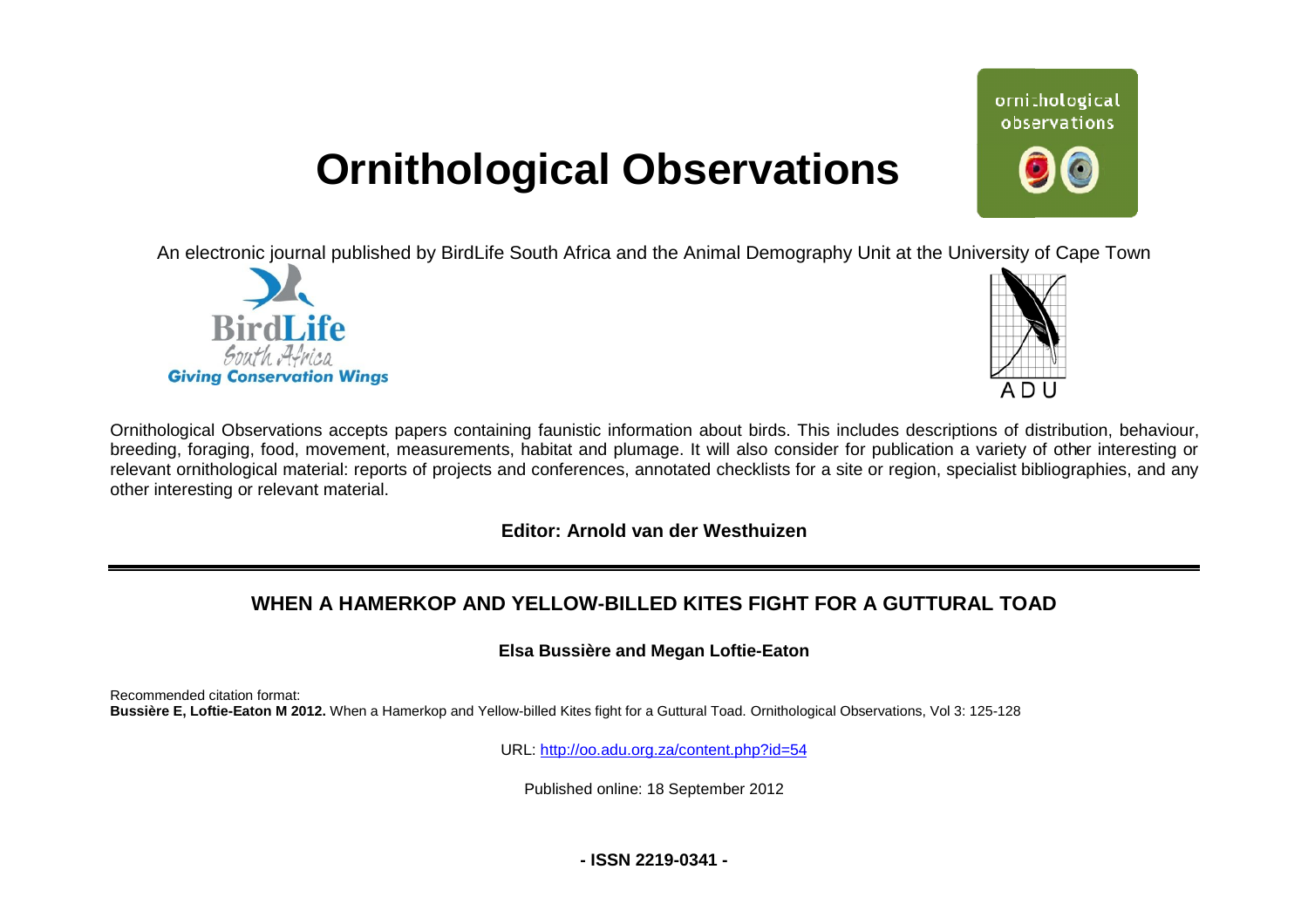### **WHEN A HAMERKOP AND YELLOW-BILLED BILLED KITES FIGHT FOR A GUTTURAL TOAD**

*Elsa Bussière\* and Megan Loftie-Eaton* 

Animal Demography Unit, Department of Zoology, University of Cape Town, Rondebosch, 7701, South Africa

\*Corresponding author: [elsa.bussiere@uct.ac.za](mailto:elsa.bussiere@uct.ac.za)

Most people, while approaching a water hole in a game reserve during the dry season, expect to encounter large numbers of terrestrial species arriving to drink and concentrations of waterbirds around the water's edge. Thus, at 11:00 on 4 October 2009, when I arrived at Kennedy Vlei in Hwange National Park, Zimbabwe, in the hottest part of the day, I was disappointed that it seemed to be, at first sight, entirely deserted.

The Kennedy Vlei is the northernmost stretch of a 30 km long grassy open corridor heading south through thick miombo, mopane and teak woodlands (Fig 1). From Kennedy Picnic site, the vlei leads to a first waterhole called Kennedy 1, which is kept full of water all year round (Fig 2). eemed to be, at<br>0 km long grassy<br>nopane and teak<br>ei leads to a first<br>er all year round<br>t the Kennedy 1<br>s bill. On closer

A single Hamerkop *Scopus umbretta* was present at the Kennedy 1 waterhole. The bird was holding a prey item in its bill. On closer inspection I recognised the object in the Hamerkop's bill as a Guttural Toad *Bufo gutturalis*. The amphibian was alive and struggling to escape from its predator which had clamped its bill strongly on its prey. The toad did not appear to be an easy item to swallow and the Hamerkop kept walking around for several minutes minutes, the toad hanging from its bill (Fig 3).

Suddenly, two Yellow-billed Kites *Milvus parasitus*, flew over the waterhole and started showing interest in the Hamerkop's prey.



circles and nose-dives, probably to try distract the Hamerkop (Fig 4 and 6). The Hamerkop attempted to retain the toad, flying from one edge of the waterhole to another, with the amphibian hanging from its bill (Fig 5).

After several minutes of being persistently chased by the kites, the Hamerkop dropped the amphibian on the sand. One of the Yellowbilled Kites immediately dived down to the toad, grabbed it in its bill, and both birds flew off out of sight. This behaviour is described by Iyengar (2008) as kleptoparasitism, literally "parasitism by theft".

Maclean (1993) comments that kites are kleptoparasitic - stealing food from other raptors, however no examples of observations or prey items are mentioned. This incident might therefore be the first description of a Yellow-billed Kite kleptoparasitising other species than raptors.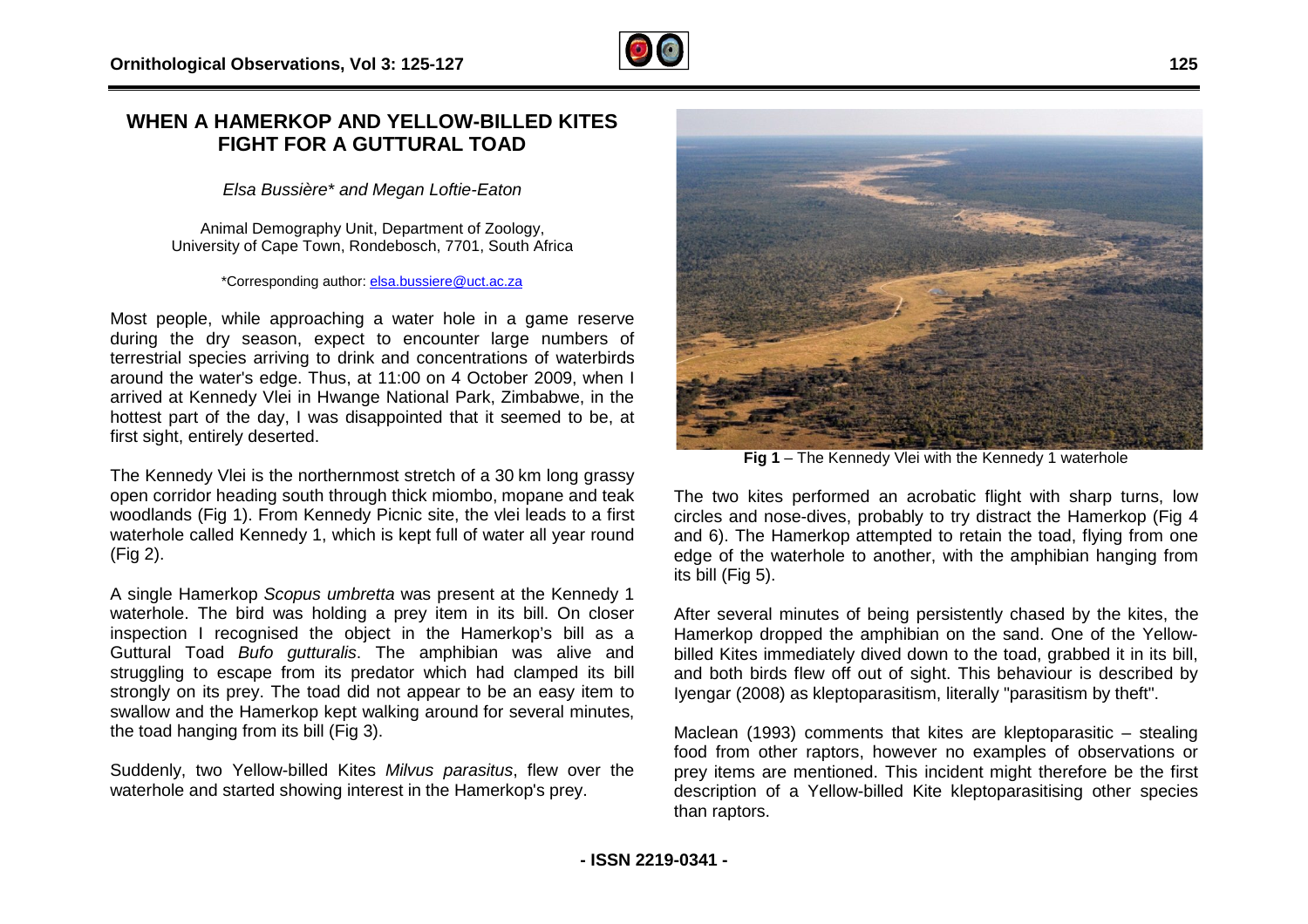

**Fig 2** – Aerial view of the Kennedy 1 waterhole

Furthermore Vernon and Dean (2005) do not mention Hamerkop as<br>a species subjected to kleptoparasitism – this note records this form of parisitism as a first. Guttural Toad is not listed as prey of Hamerkop by Vernon and Dean (2005), and this record is a new addition to the list of prey items for the Hamerkop.



**Fig 3** – A Guttural Toad caught by a Hamerkop



**Fig 4** – A Yellow-billed Kite chasing the Hamerkop

 $\odot$